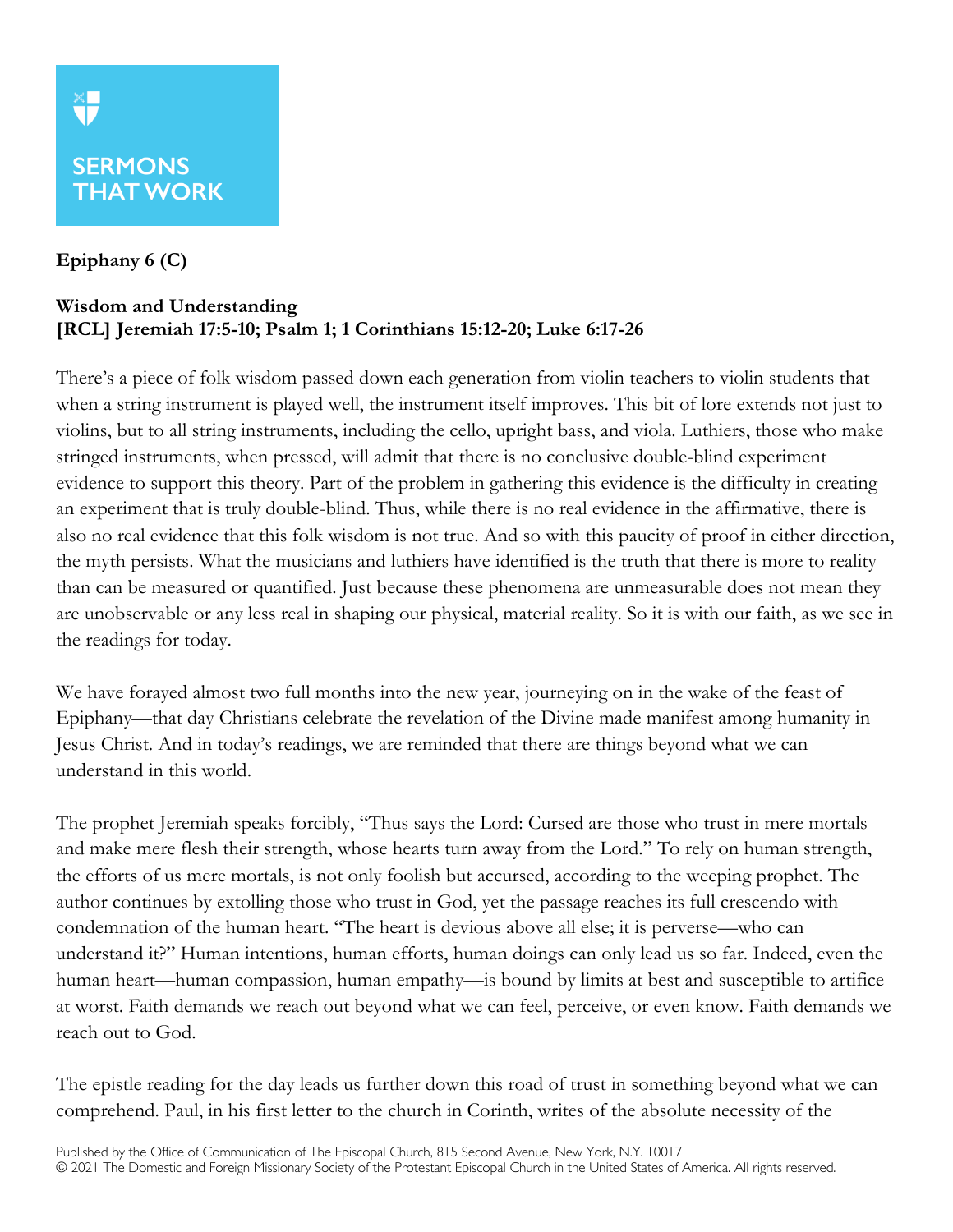Resurrection. "If Christ has not been raised, your faith is futile and you are still in your sins. Then those also who have died in Christ have perished. If for this life only we have hoped in Christ, we are of all people most to be pitied." These words are meant as words of comfort to the first-century Christian community, but to many readers today, a belief in the physical and bodily resurrection can present itself as a stumbling block. What does this mean? Does this mean that we must believe in the exact cosmology and metaphysical system of the first-century Christians? Does this mean we cannot be Christians if we do not hold onto this cosmology? How can that possibly be relevant to our lives in the 21st century?

When we ask questions about the relevance of Scripture to our own lives, we are often asking: what is the relevance of a transcendent divinity to our own human lives? How are these ancient words written millennia ago applicable to my situation today? Our reverence for humanism and scientific progress can cloud our ability to lean into these words about a God beyond our understanding. That human actions can only lead us so far seems like a beautiful saying. But what does this mean in actuality? How does a Christian today live this out?

Similarly, the belief in the resurrection of Jesus of Nazareth is something that we affirm regularly in the creed, but what does this belief mean for our daily lives? While most contemporary Christian theologians have moved through and beyond the miracle-denying cosmologies of the likes of Schleiermacher, Strauss, and Schweitzer, our theologies around the resurrection have remained relatively muted.

Andrew Root, contemporary theologian and author, writes that Christianity in a secular age moves from seeing faith as relevant to something that is resonant. For Root, relevance is about transferring content. Resonance, on the other hand, is about a feeling or experience. While certainly there is much to be learned *about* God from Scripture, the beauty of the Christian faith is that it's not just about intellectual stimulation—indeed, although some would feel safer if that were the case!

The mystery of our faith is not just that the words of the Scriptures apply today to our situation here, across vast centuries of time and thousands of miles of space. Among the mysteries of faith is that, through these words, we can still encounter the divine. Consider our analogy from the world of music.

Why do musicians insist that playing an instrument well improves the instrument? It could be that the instruments that already sound good get played more, and any noted improvement is just the natural improvement any well-crafted instrument would develop with age. Or similarly, it could be a survival-ofthe-fittest situation, in which only the good-sounding instruments survive to be played much at all. Or, perhaps, it could indeed be that there is something about the resonance, the echoes, and the harmonics that improve a physical instrument's tone and sound quality. In other words, it could be that the encounter between musician and instrument creates a resonance that enriches the material of the instrument itself.

The mystery of our Christian faith is at times much like the mystery of the well-played violin. When we read Scripture, we certainly do look for things that are relevant to our lives. But we also bask in the encounter with the divine, having faith that God meets us in the reading of the holy words. It is this